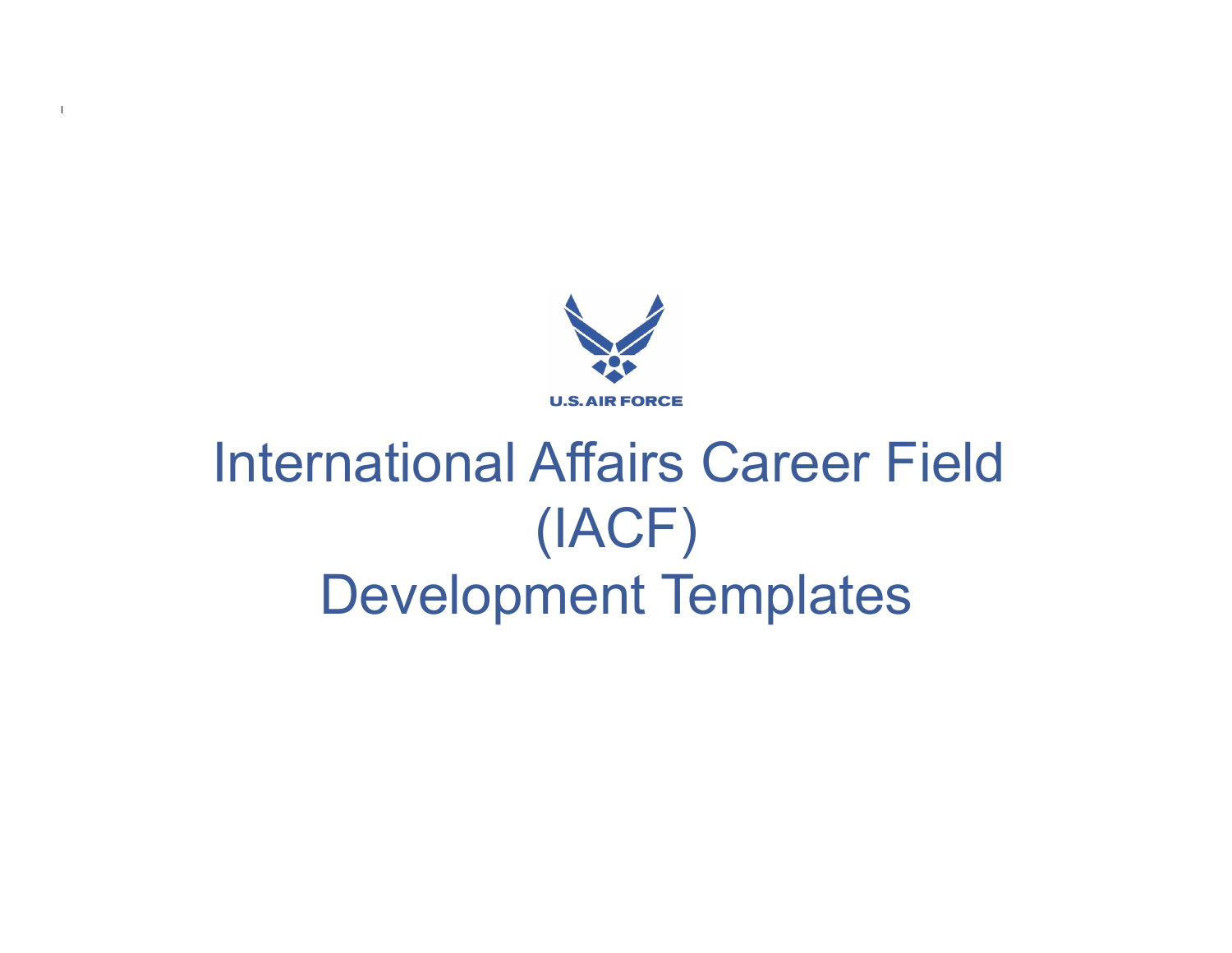# *TACTICAL DEVELOPMENT TEMPLATE: GS 1-8*

### Air Force Institutional Competencies, Skills, Education and Training **International Affairs (IACF)**

#### **Institutional Competencies**

- **Focus on Personal leadership skills** 
	- **Embodies Airman Culture** 
		- **Ethical Leadership**
		- **Followership**
		- **Warrior Ethos**
		- **Develop Self**
	- Communicating
		- **Speaking and Writing** 
			- **Active Listening**

#### **Institutional Skills**

- **Interpersonal Skills**
- Technical and Tactical Competence
- Problem Solving
- **Performing Leader Tasks**
- Short Range Planning and Mission Accomplishment

#### **Institutional Education and Training**

- New Employee Orientation
- **First Time Supervisors Course**
- BDE: SOS (Non-residence)
- Civilian Acculturation Leadership Training
- Mentorship Program Mentee

#### **General Competencies**

- **Personnel Management**
- **Financial Management**
- **Business Administration**

#### **General Skills**

- **Staff and Support**
- **Project Management**
- **Problem Solving Techniques**
- **Effective Communication Principles**
- **Time Management**
- Critical Thinking
- **Team Work**
- **Basic Computer Knowledge**

#### **Education**

- **Associates Degree**
- **Bachelors Degree\***
- \* IA team members are encouraged to participate in the Civilian Tuition Assistance Program.

#### **Functional Competencies**

- Generalized knowledge of IA functional areas: (i.e. Security Assistance, International Cooperative Research, Development, or Acquisition, Foreign Disclosure, and Technology Transfer Control, etc.)
- Entry-level knowledge in IA discipline (i.e., Logistics, Acquisition, Program Management, etc.)
- Knowledge/experience in one IA functional area
- Knowledge of laws and regulations that affect IA such as FMS/SC case development, execution, and closure

#### **Functional Education and Training**

- **International Program Security Requirements** Course (IPSR)
- **Introductory Security Cooperation Course (i.e.,** SAM-OC, Security Cooperation Awareness Course)
- **Introductory development course in IA discipline** (i.e., Logistics, Acquisition, etc.)
- **Level I IA Certification**

#### **Experience**

- 1-5 years experience in IA coded position
- 3-5 years at Wing or Base Level
- **Multi-Wing Experience**
- PAQ intern training and development at Base level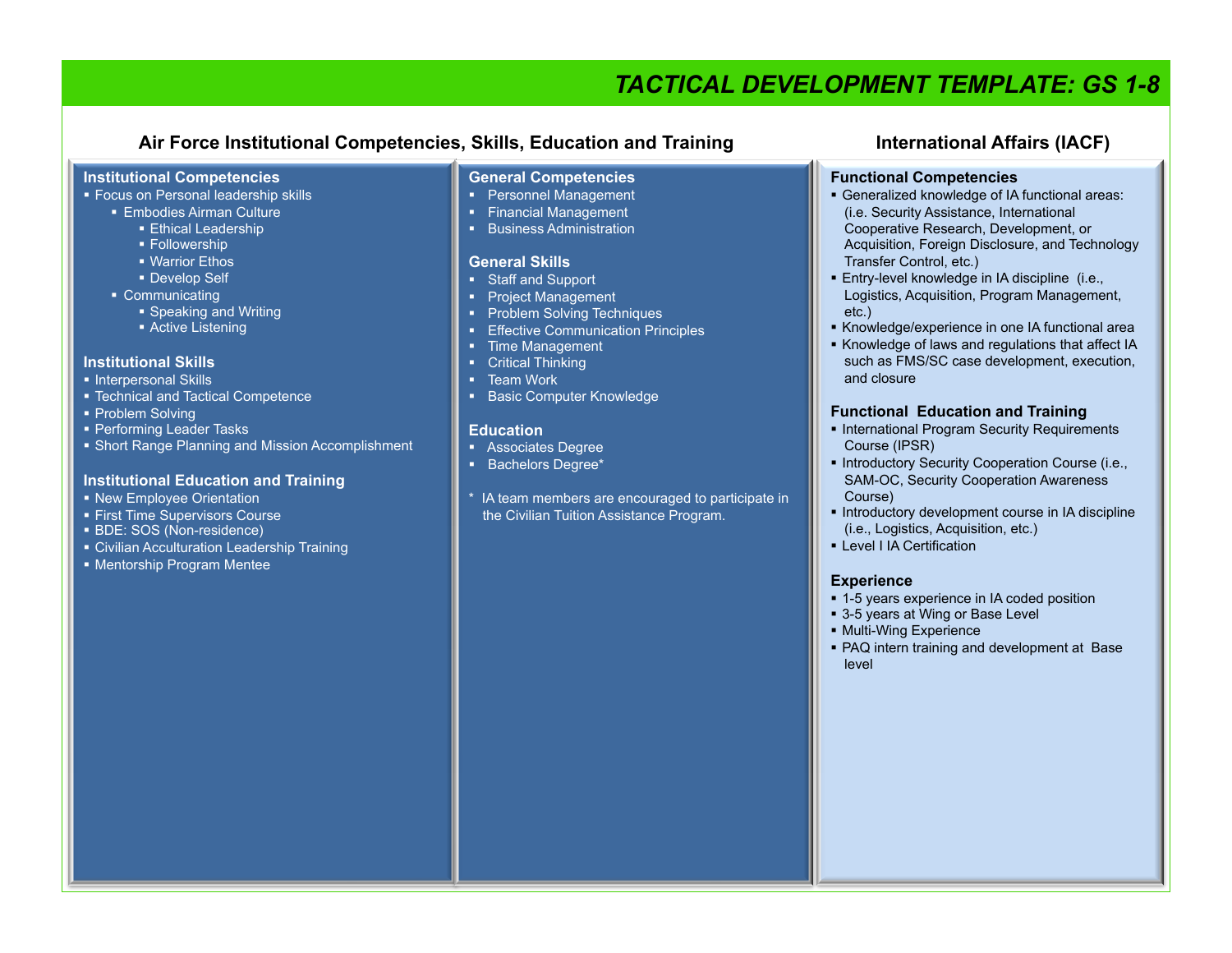# *OPERATIONAL DEVELOPMENT TEMPLATE: GS 9-13*

### Air Force Institutional Competencies, Skills, Education and Training **International Affairs (IACF)**

#### **Institutional Competencies**

- **EXP** Competencies gained at Tactical Expertise level
- Focus on interpersonal and team (People/Team) leadership skills
	- **Leading People** 
		- **Develop and Inspire Others**
		- Takes Care of People
		- **-** Diversity
	- **Fostering Collaborative Relationships** 
		- **Build Teams and Coalitions**
		- Negotiating

#### **Institutional Skills**

- Technical and Tactical Ability to Synchronize Systems and Organizations
- Sophisticated Problem Solving
- Interpersonal Skills Emphasizing Influencing Others Through Communication
- Shaping Organizational Structure
- **Directing Operations of Complex Systems**
- **Example 3** Tailored Resources to Organizations or Programs
- Establishing Policies that Foster a Healthy Command **Climate**

#### **Institutional Education and Training**

- New Employee Orientation
- **First Time Supervisors Course**
- **EXITEE Acculturation Leadership Training**
- **BDE: SOS (Residence)**
- OPM/AFPC Leadership Training
- **Intermediate Developmental Education: ACSC** (Residence, Non-residence, Distance Learning Masters), ELDP, AFIT, Academic Programs, Fellowships
- Squadron Director Course
- Mentorship Program Mentee/Mentor

#### **General Competencies**

- **Financial Management Personnel Management**
- 
- **Systems Integration**

#### **General Skills**

- **Program Management**
- Advanced Problem Solving
- Team Building
- **Analytical Ability**
- **Advanced People Skills**
- **Project Management**
- **Time Management**

#### **Education**

- **Bachelors Degree\***
- **Masters Degree\***
- IA team members are encouraged to participate in the Civilian Tuition Assistance Program.

#### **Functional Competencies**

- Introductory/Intermediate level of experience in a second IA functional area
- **Intermediate/Advanced knowledge in IA discipline** (i.e., Logistics, Acquisition, Program Management, etc.)
- Broad knowledge of the IA community and operations of other governmental agencies and functions
- Knowledge of Security Cooperation policy and specific program procedures

#### **Functional Education and Training**

- **Specialized Security Cooperation course offered** by DISAM or DoD agency (i.e., SAM-E, SAM-C, SAM-TO/TM, and Mid-East Orientation Course, etc.)
- **Intermediate/Advanced development courses in** IA discipline (i.e., Logistics, Acquisition, etc.)
- **Level II IA Certification**

#### **Experience**

- 5-9 years experience in IA coded position
- **1 Career Broadening Assignment**
- **1 Cross-Functional Assignment**
- Organizational Mobility–minimum 3 assignments in the same command
- **Squadron CC/Division Chief/Deputy**
- MAJCOM, Joint, Air Staff Action Officer Flight/ Office/Branch/Team Chief/Deputy